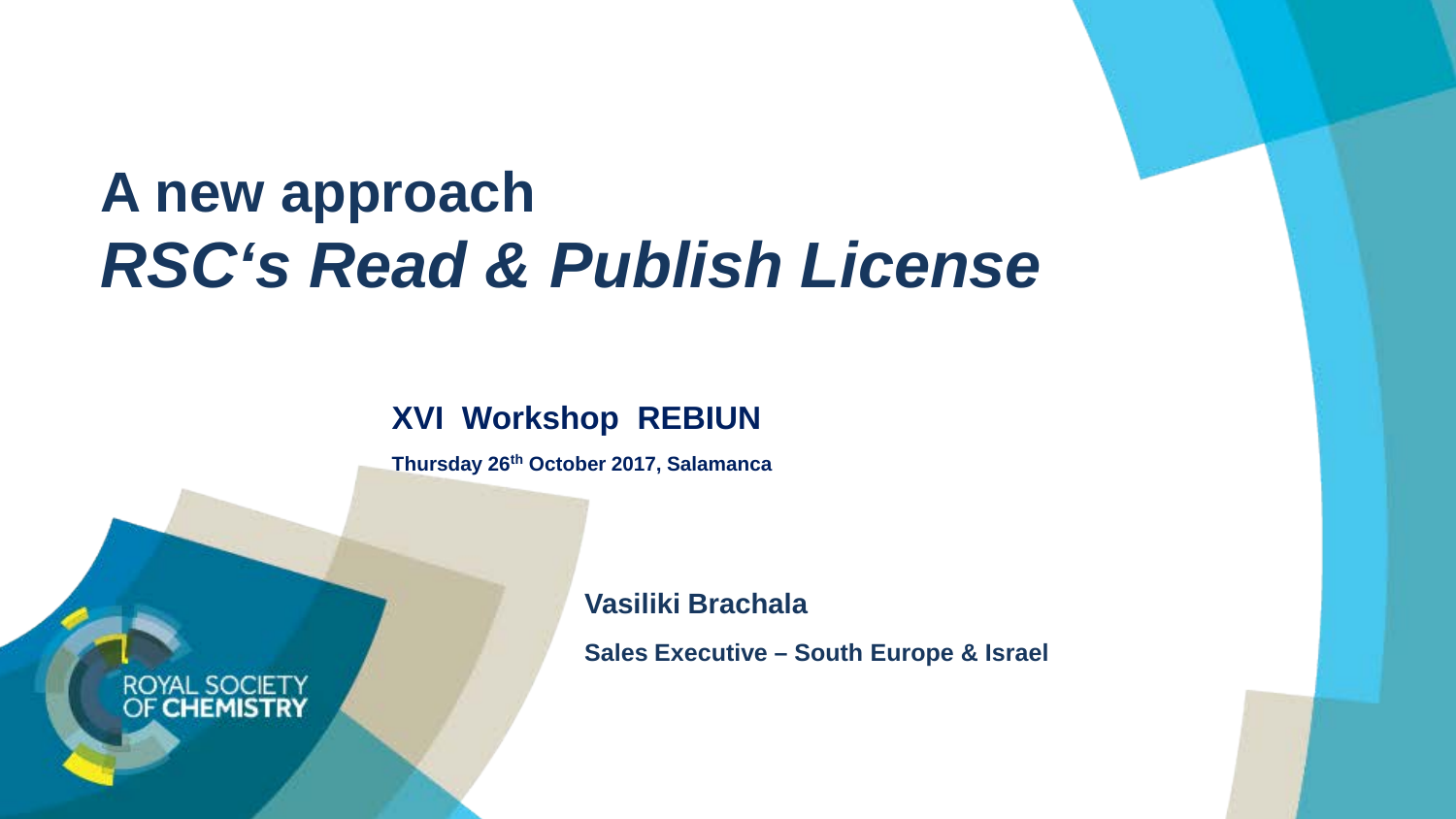

- Reasons for a new License Model
- European Initiatives
- RSC Read & Publish License
- Challenges

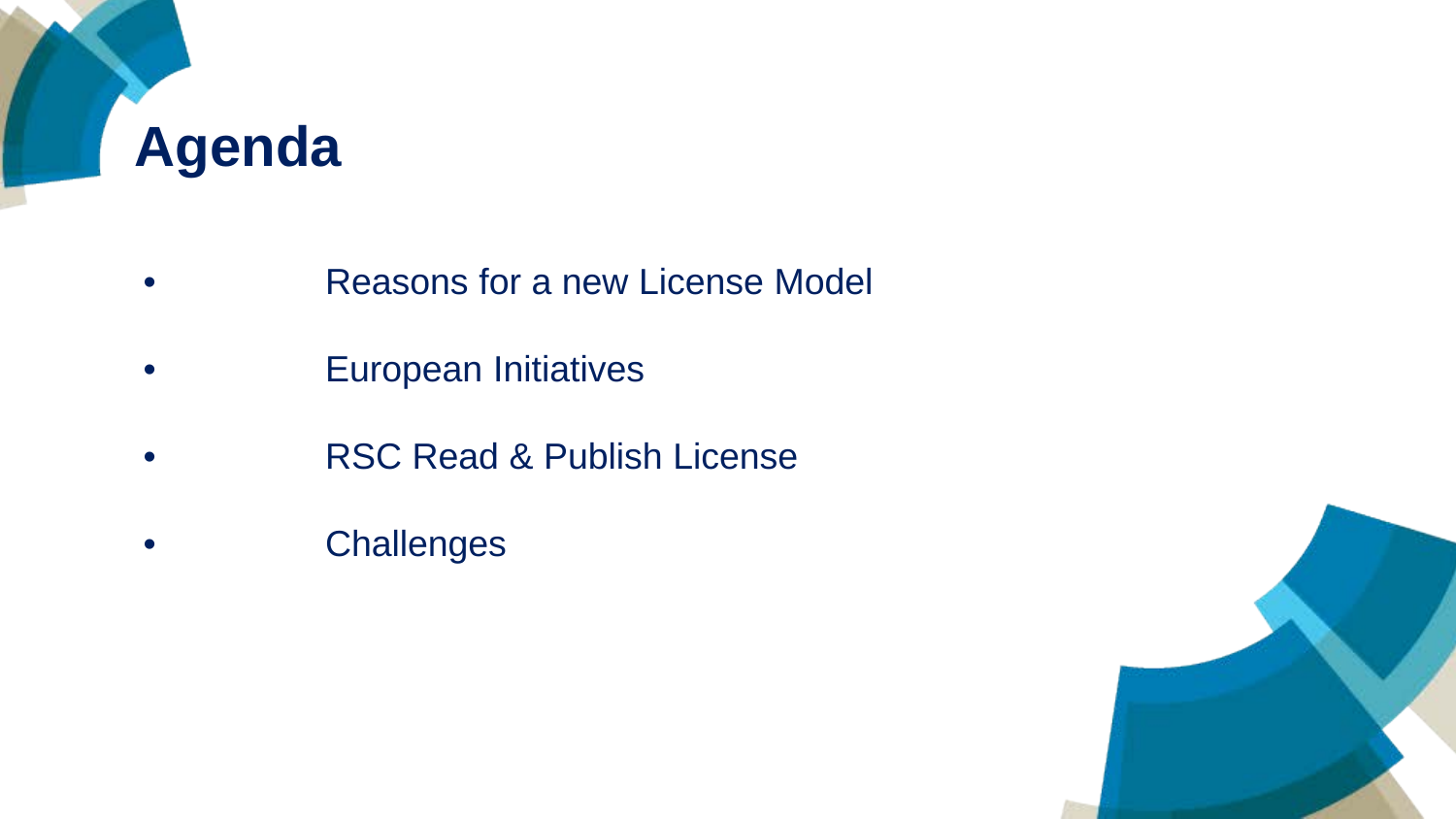# **Classical Journal Models – a recap**



- Open Access Journal –is free to read, authors pay an APC for publishing
- Hybrid Journal is a subscription Journal with OA articles, authors pay APC for freeing up their articles



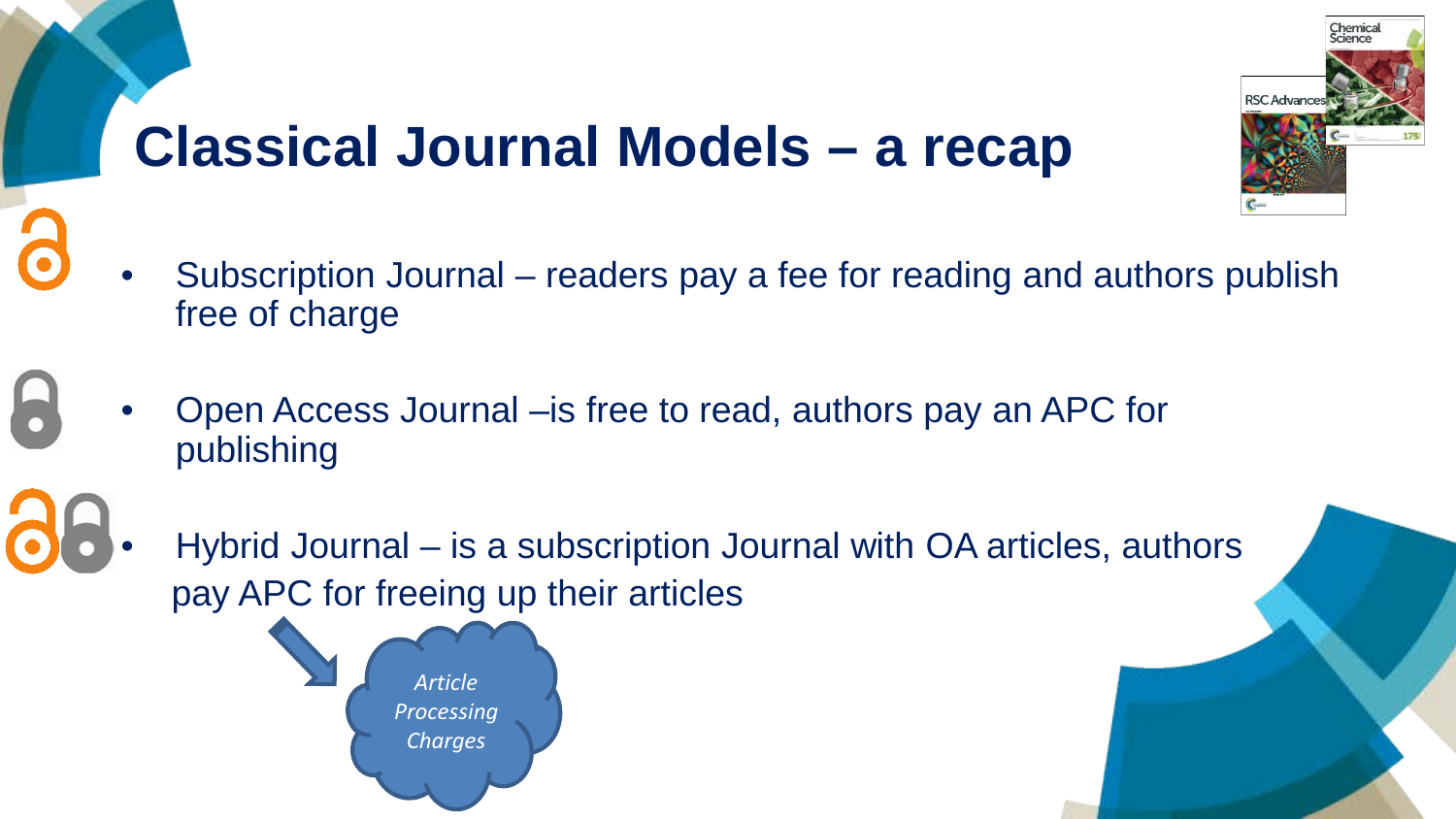# **Concerns and Opinions from the Librarians Community and Funding Organisations**

- All scientific publications on results of publicly funded research must be freely available
- Price barriers should not prevent students (or anyone) from getting access to research they need
- Subscription pricing and increases are non-transparent
- Constantly increasing subscription costs but flat budgets for libraries

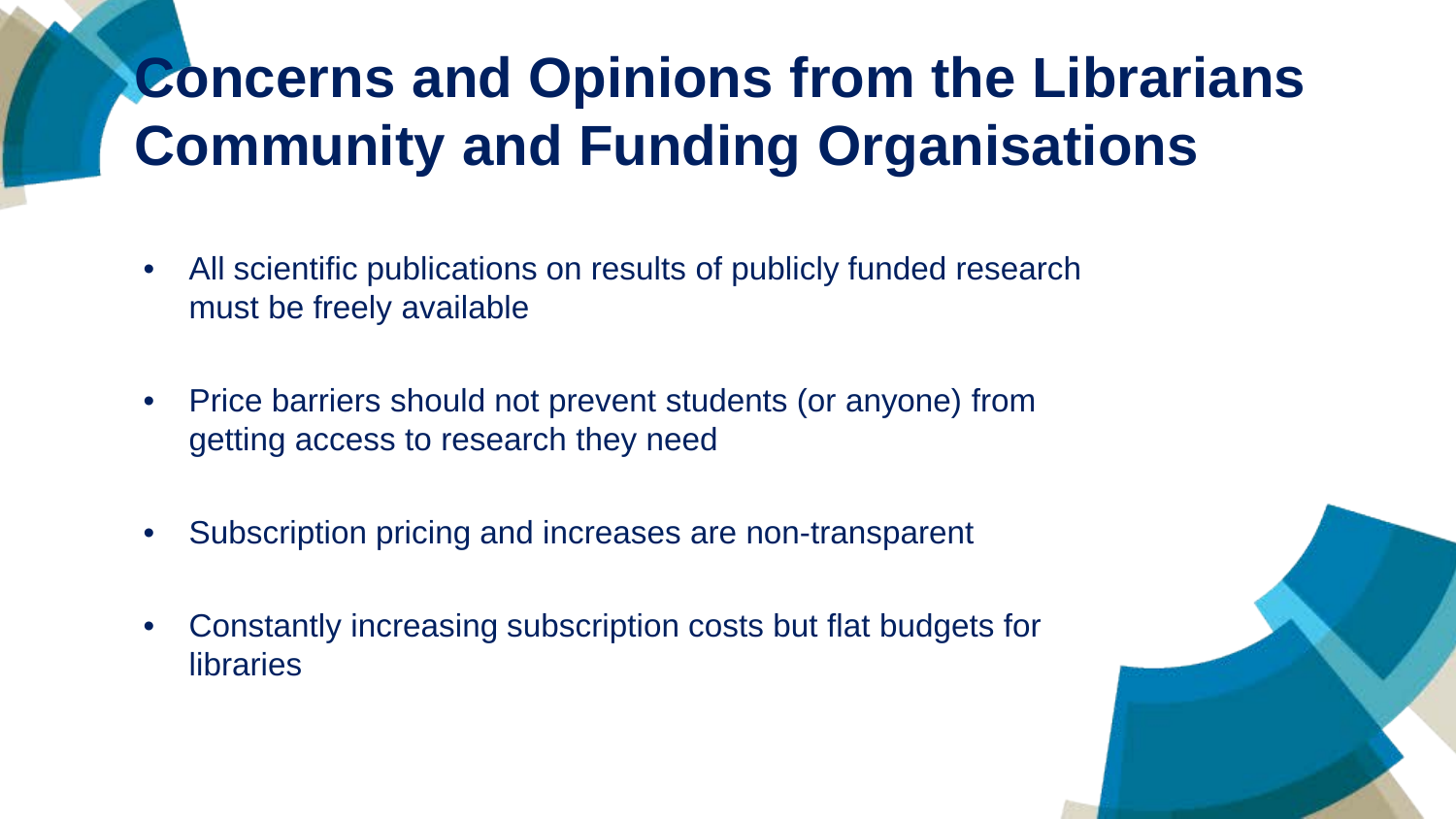## **….this results in**

- Increasing demand from Central European countries for a combined subscription offer with a dominant OA component
- Strong interest to transition current subscription model to open access
- Growing landscape of international initiatives and networks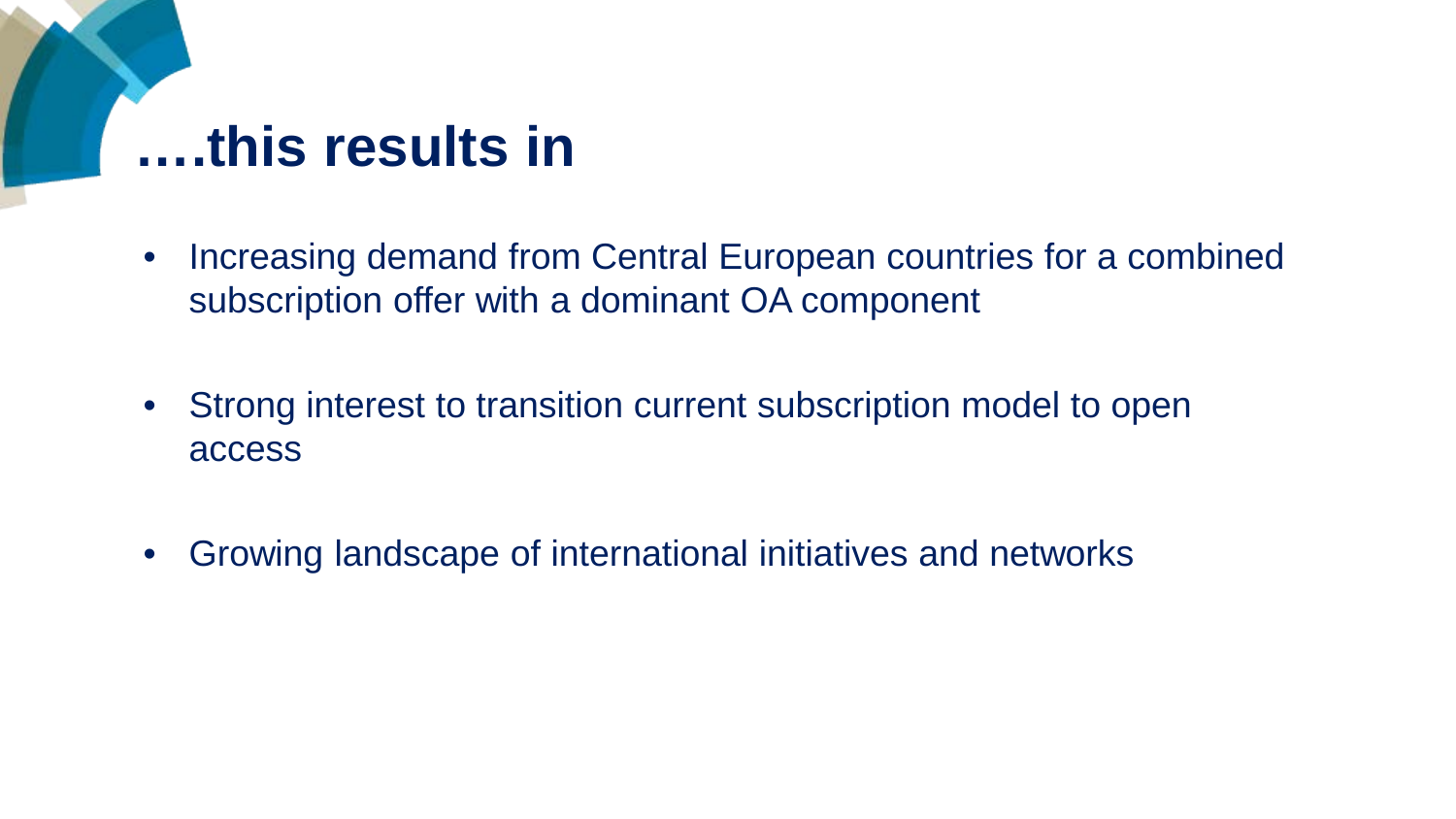### **…a few Statements**

*We need to discontinue the subscription system and to find new ways to finance the publishing services that are wanted and needed in the 21st century*

Open Access on a large scale can only be accomplished if and as soon as we change the business model

of the dominant subscription system

There needs to be a shared understanding that the money currently locked in the journal subscription system must be withdrawn and re-purposed for open access publishing services.

The days of the current business as usual will come to an end. But we have a future to win! **Libraries can truly open the paths to knowledge**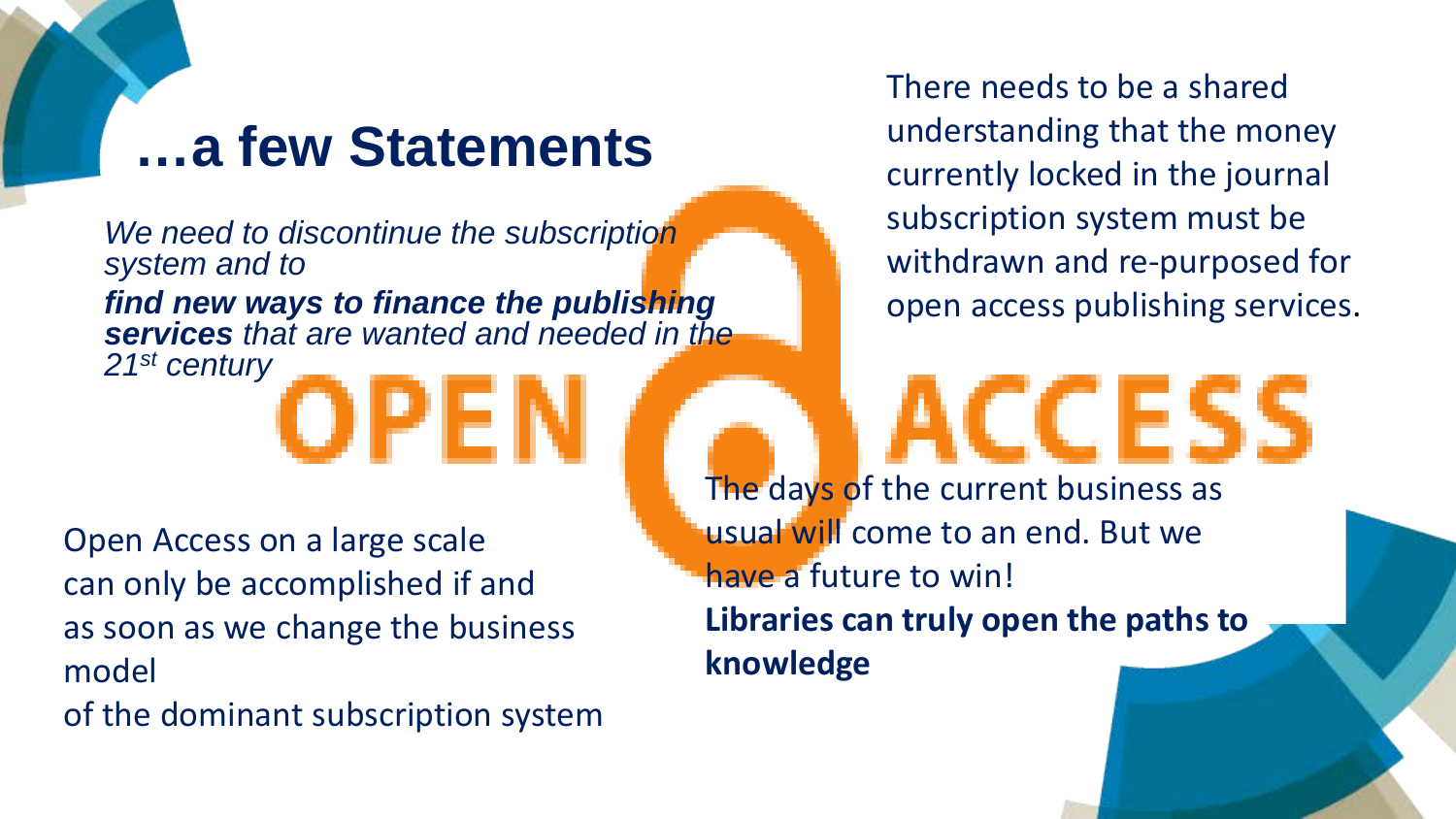## **One of the key players Max Planck Society**



- One of the leading *research* organizations in Germany and Europe
- 83 Max Planck Institutes and facilities conduct basic research in the service of the general public in the natural sciences, life sciences, social sciences, and the humanities
- Max Planck Digital Library (MPDL) being host of the international initiative "Open Access 2020", MPDL strongly supports the transition of the current subscription model to open access
- White Paper : Disrupting the subscription journals' business model for the necessary large-scale transformation to open access (doi:10.17617/1.3. <http://hdl.handle.net/11858/00-001M-0000-0026-C274-7>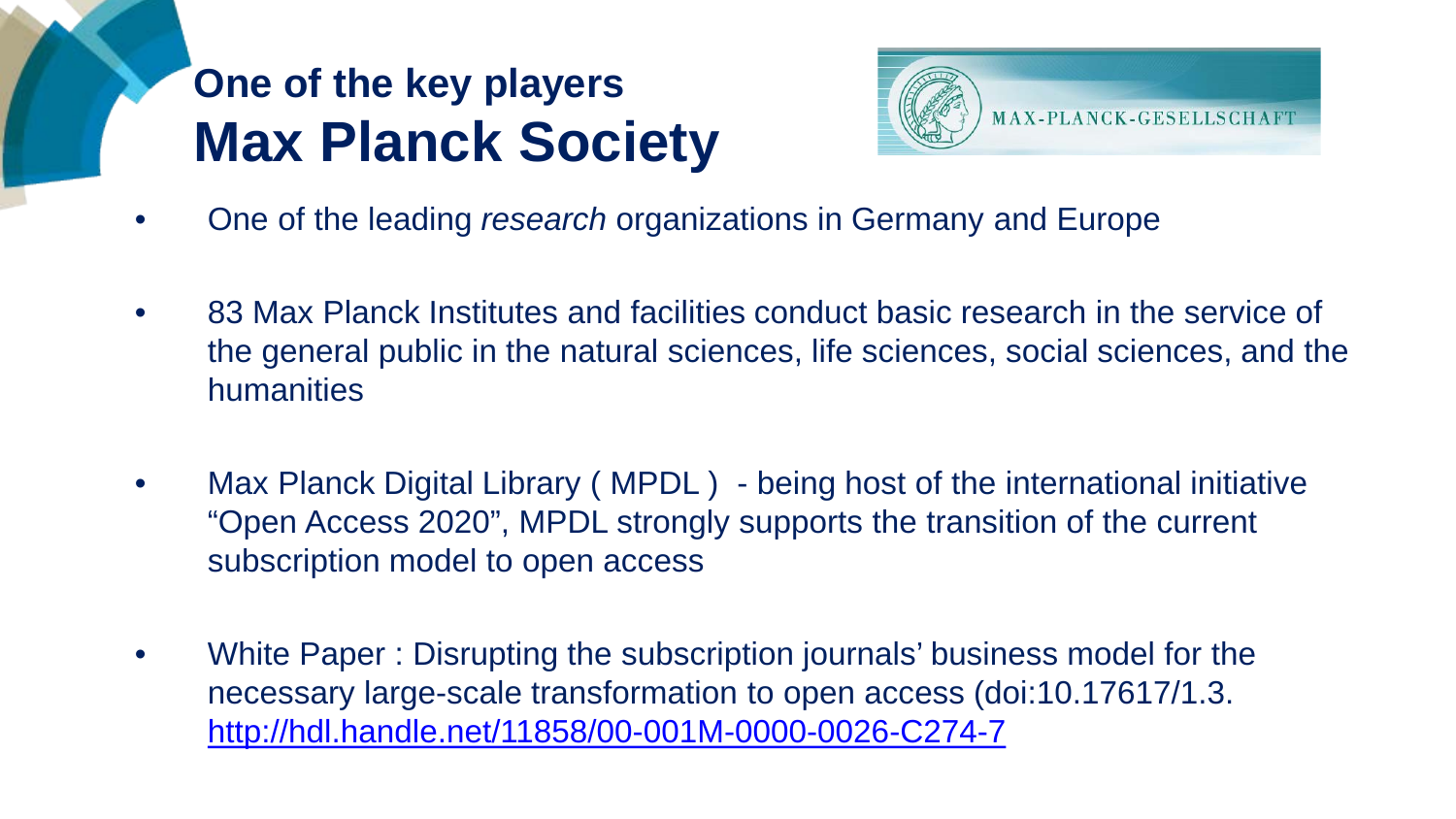### **Key Message of the MPDL White Paper**

Global level view The global scholarly journal market and its financial dimensions

2020

Scenario of transformation based on current global operating numbers per year



#### An OA transformation seems to be possible without financial risks

Dr. Ralf Schimmer, Max Planck Digital Library, LIBER 2016, http://liber2016.org/wp-content/uploads/2015/10/1400-1420 Schimmer Open Access 2020.pdf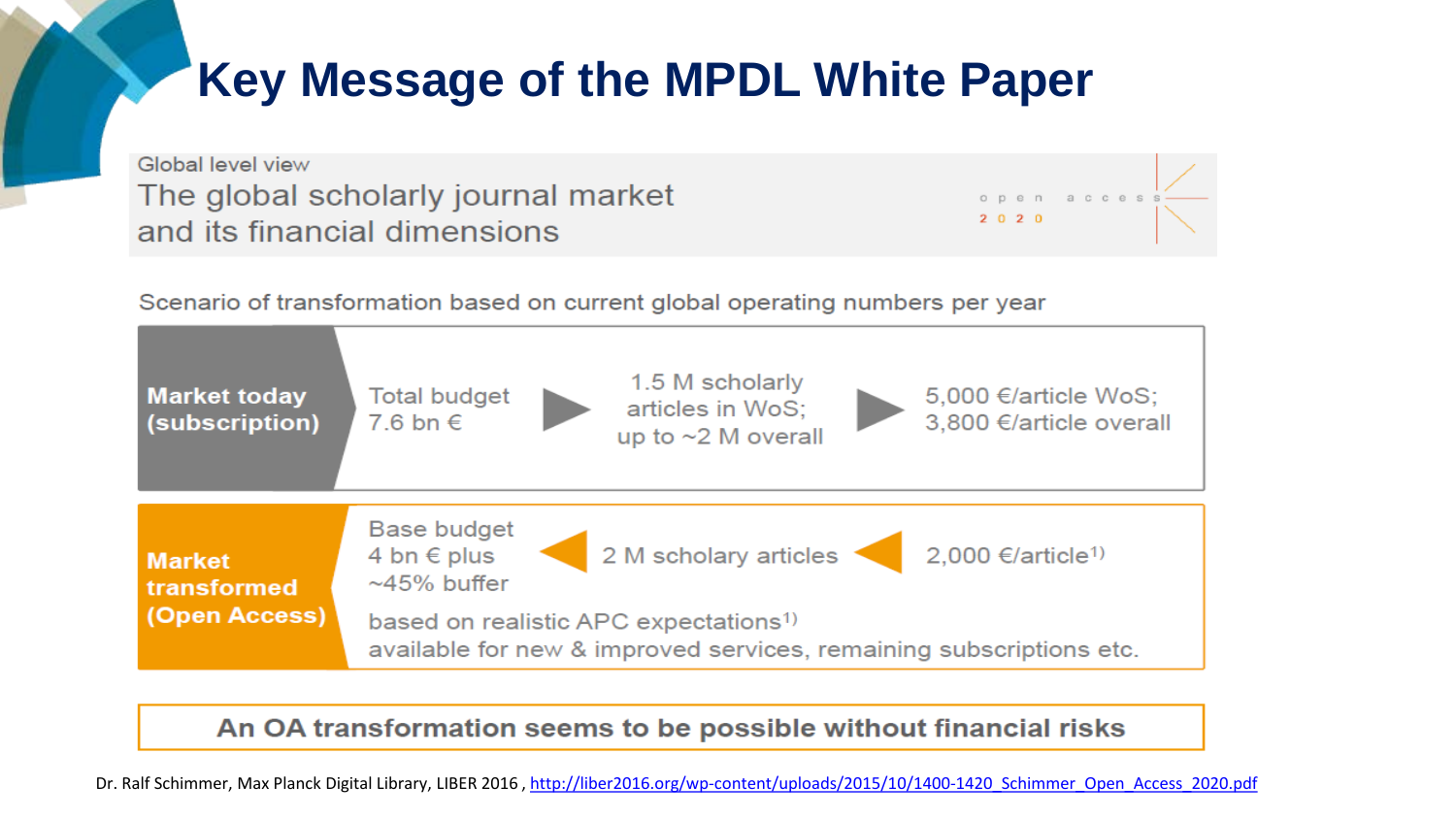# **RSC's Obligations**



- Be compliant with: "We want to shape OA publishing in the chemical sciences, as well as to support and inform our community during the transition to a more open research environment" Dr Emma Wilson, Director [of Publishing, http://www.rsc.org/news-events/articles/2016/oct/open](http://www.rsc.org/news-events/articles/2016/oct/open-access-week/)access-week/
- Find other sustainable and affordable models to support the transition but protect our Journals
- Combine subscription licenses and Open Access ( Read & Publish) in a transparent way

### **2016: published papers all RSC journals**



Chemical<br>Science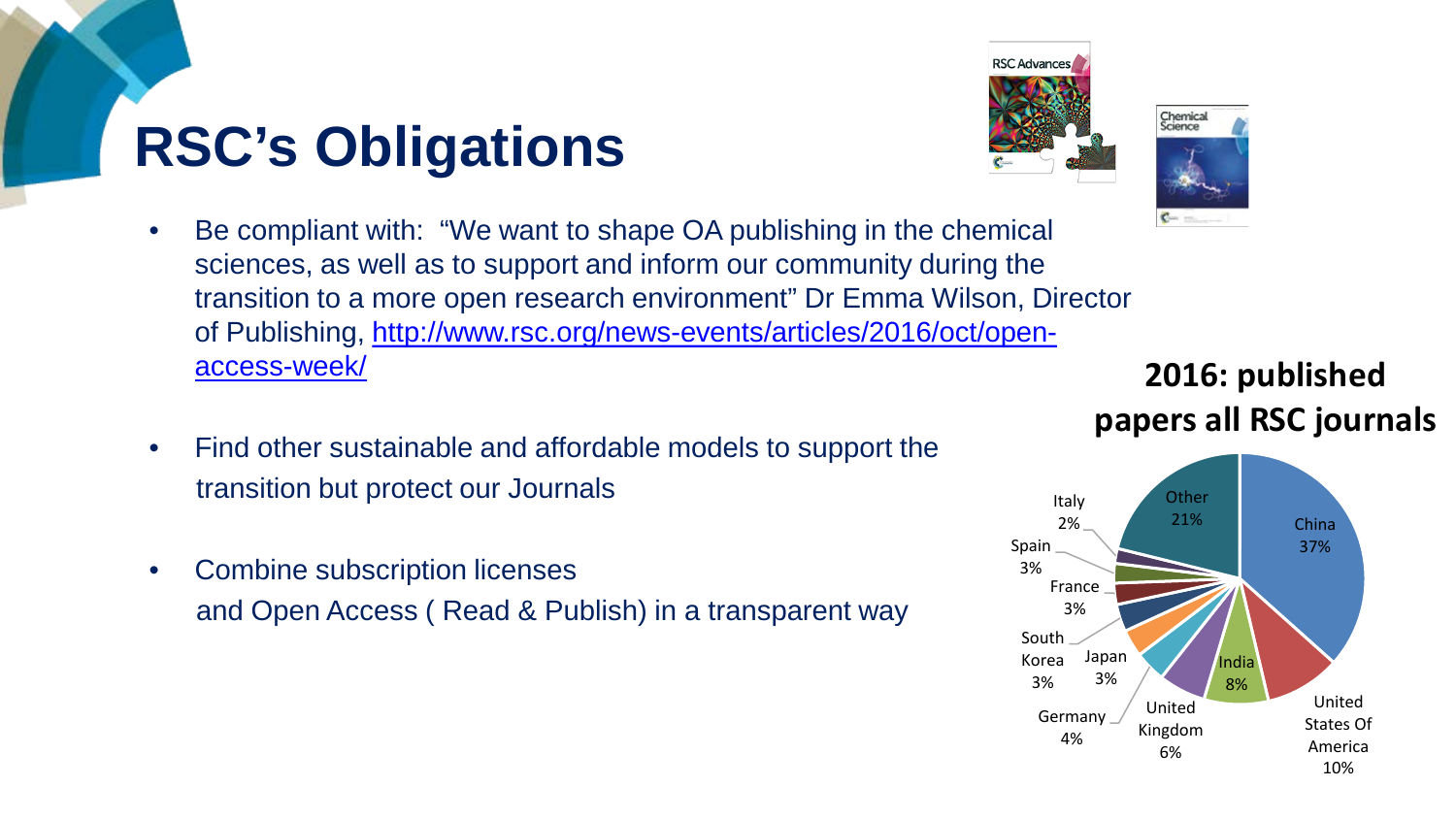# **Read & Publish License**

#### How does it work?

#### Pay a tailored publishing fee

We calculate this by analysing the last full years' publishing output from corresponding authors at your institution.



#### Pay a set reading fee

This gives your library perpetual access (archival) rights to the content published in our hybrid journal portfolio during the term of the contract.



#### Publish 100% gold open access

Unless they opt out, every article we accept from your corresponding authors will be published gold open access.



#### Unlock every journal

Everyone at your institution can then read, on demand, every article that they would normally access via a conventional subscription.

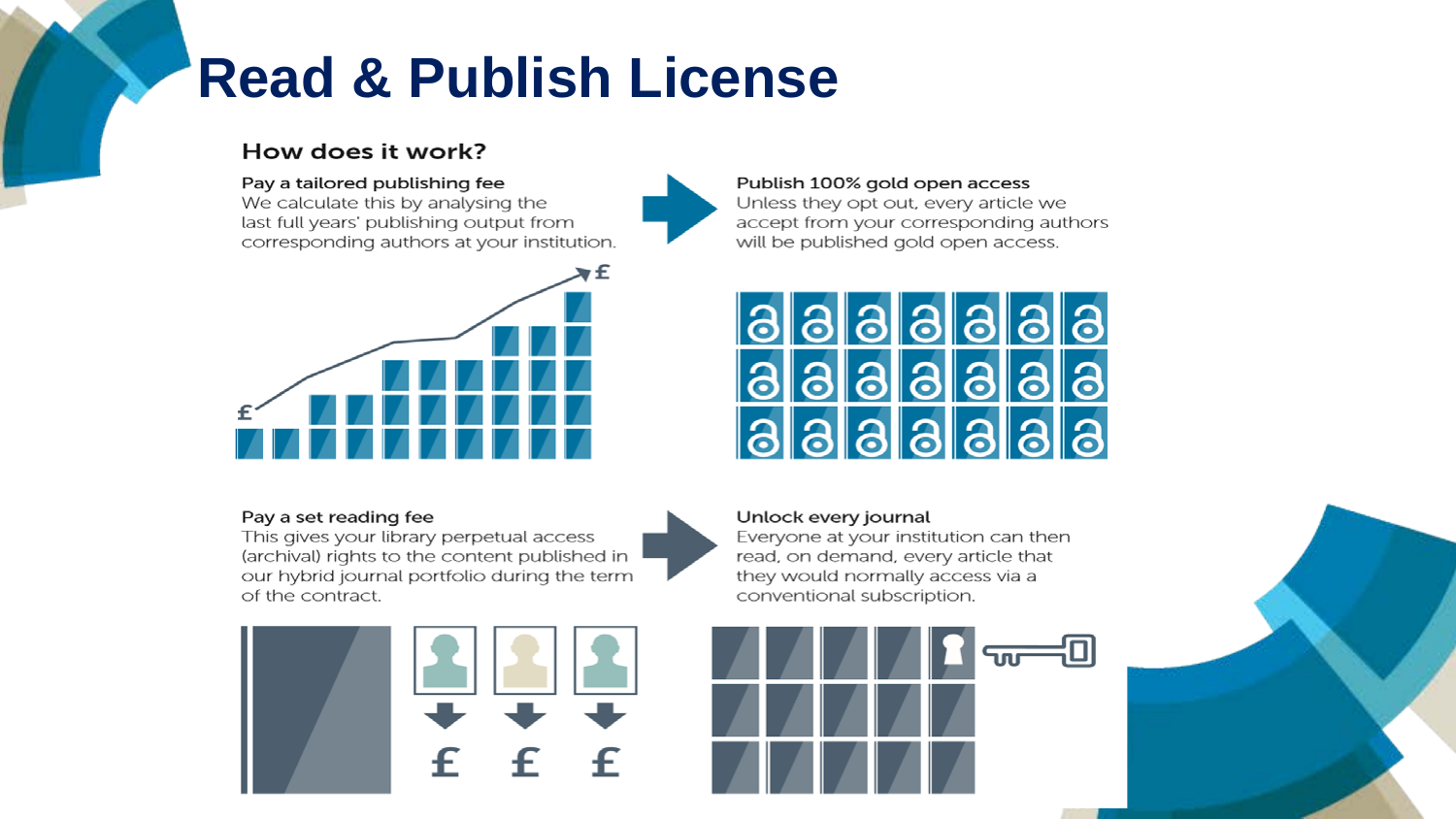# **First RSC Read&Publish Customers**

- Max Planck Society
- Austrian Academic Consortium ( 7 Universities)
- Delft University of Technology
- Lancaster University
- Leiden University
- **Manchester Metropolitan University**
- University of Bath
- University of Birmingham
- University of Edinburgh
- University of Glasgow

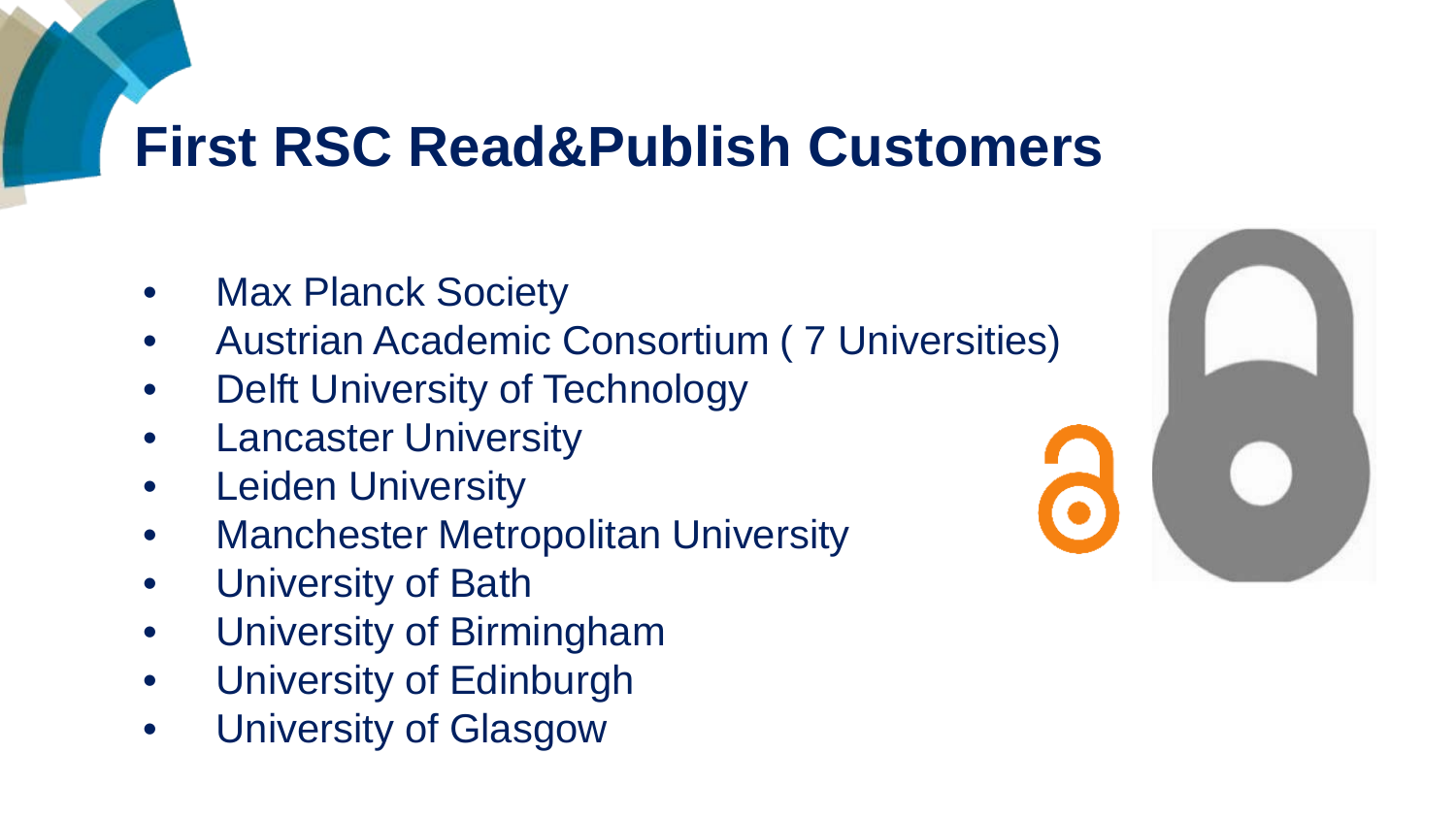### **....show interest**

- German Consortium
- Norwegian Consortium
- Swedish Consortium
- Swiss Consortium
- Polish Consortium
- University of Melbourne
- Korean Consortium

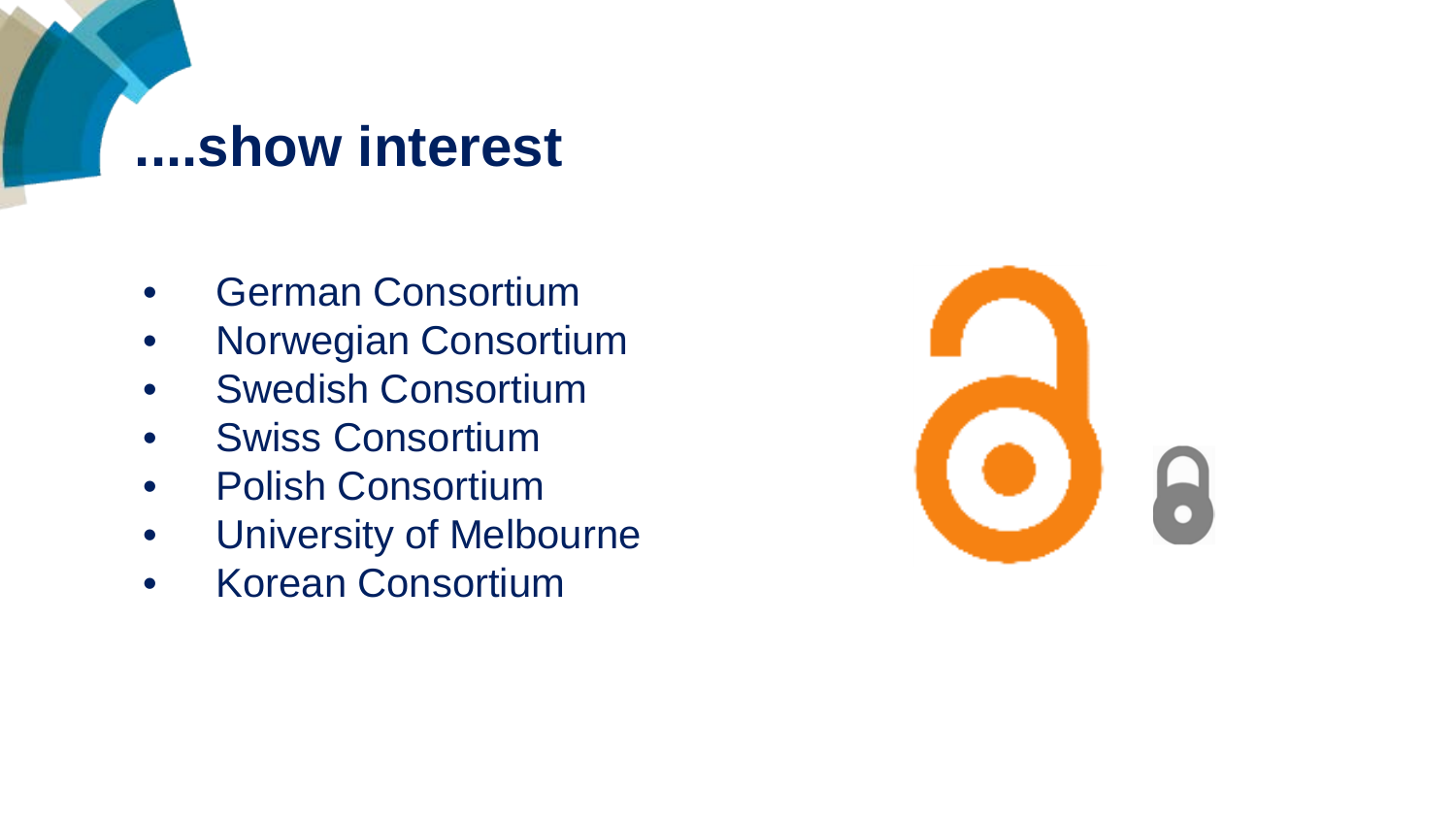# **New Requirements**

 $\Box$  Improve our OA workflows and services

- Review the submission process
- Identify authors automatically (IP, email domain)
- Change licensing process
- Add funder notes
- Create reporting tools for Librarians

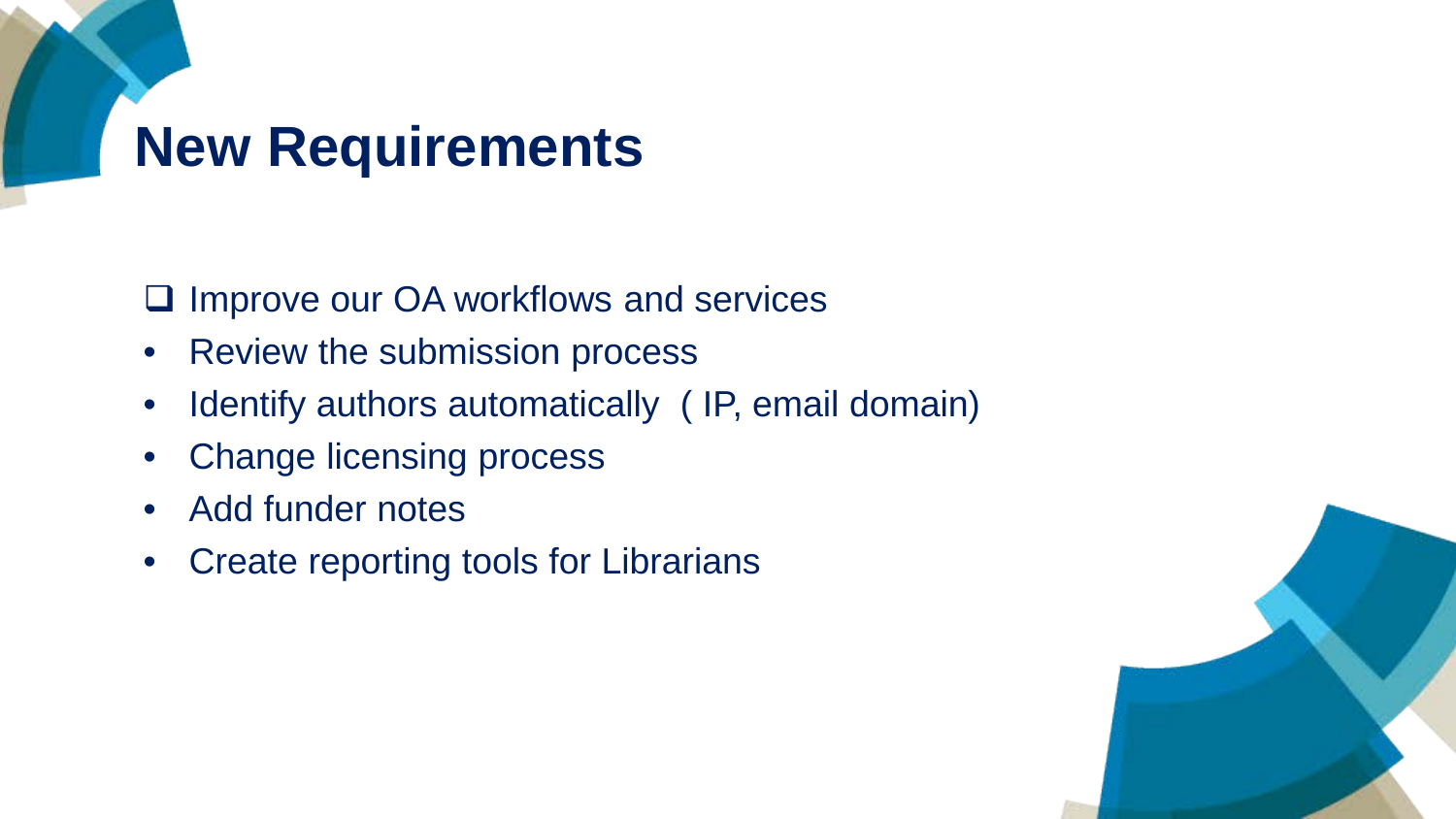# **New Challenges**

 $\Box$  Improve your OA workflows and services

- Raise the visibility of Open Access
- Educate and consult researchers
- Mandate Open Access
- Introduce OA funds
- Analyse and monitor publication output
- Find ways to shift budgets